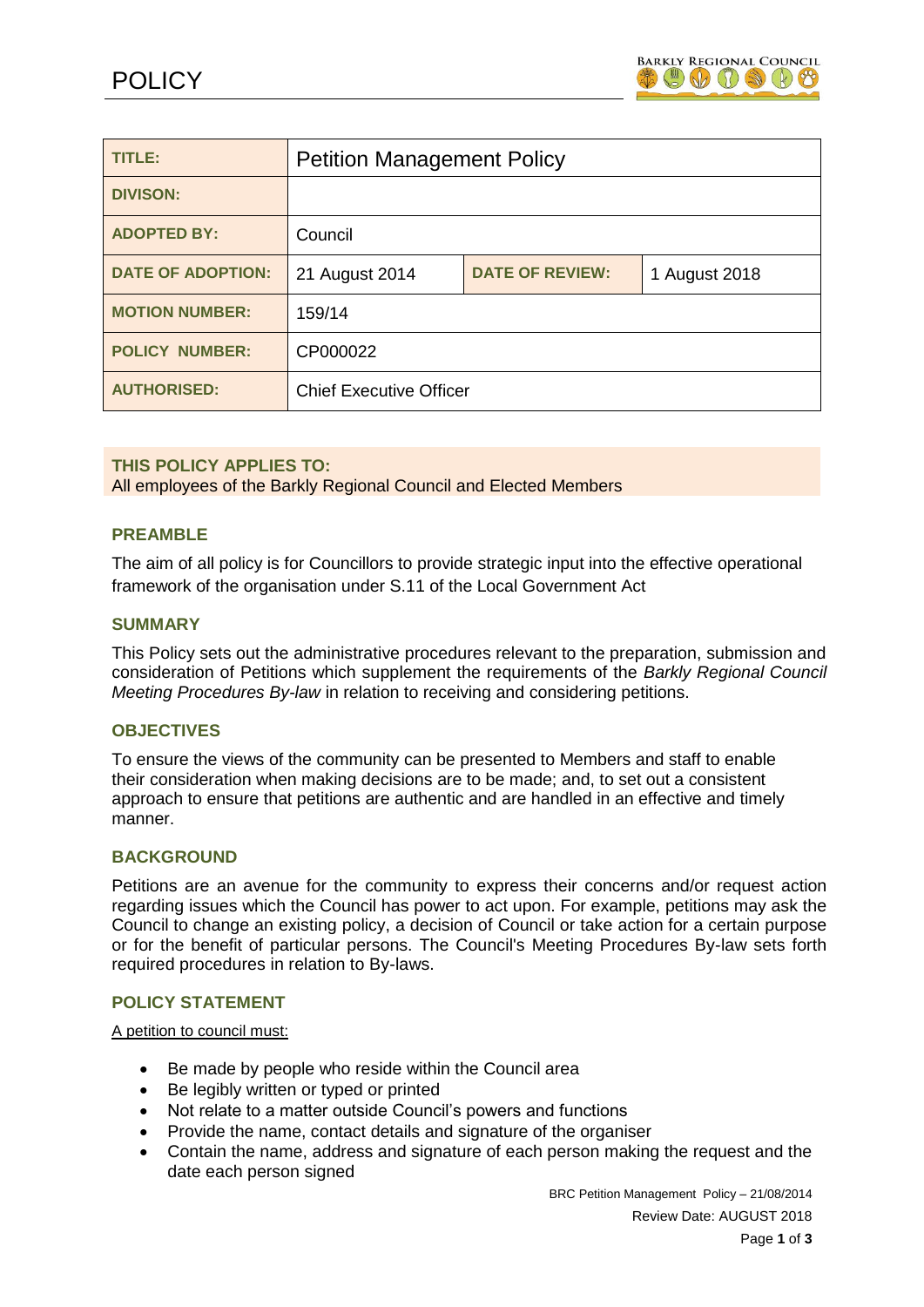- Not contain offensive, indecent or abusive language or remarks that could be deemed defamatory
- Comply with the requirements of the *Barkly Regional Council Meeting Procedures By-law*

If requirements are not met:

- If any rule is not complied with the petition can be rejected.
- Petitions rejected are to be referred back to the organiser of the petition with the reason(s) why. If the organiser is not known then the first person named on the petition is to be advised).

Sending the petition to council:

The Petition should be addressed to either the Council President or the Chief Executive Officer.

Petitions should be posted to: Barkly Regional Council, PO Box 821, Tennant Creek NT 0861

Or: Lodged in person at any Council Office

When petitions are received they will be handled as follows:

- The petition will be immediately forwarded to the Chief Executive Officer
- The petition will be reviewed to determine whether it complies with Council's Policy
- The complying petitions will be placed on the Agenda for the next Ordinary Council Meeting
- A report will be prepared addressing the matter raised by the petitioners and included on the Agenda. If there is insufficient time to prepare a report the matter will still be brought to Council's attention at the next Ordinary Meeting with the recommendation that consideration be deferred pending completion of a Report
- A petition can be placed on the Agenda of a Special Council Meeting if approved by the Council President
- $\bullet$  A letter will be sent to the organiser of the petition acknowledging receipt it is the responsibility of the organiser of the petition, and not Council to contact all other signatories on the petition
- Petitioners may request a deputation to address Council by writing to the CEO. Such request will be considered by the Council President, who will determine the request and the conditions applicable to it in accordance with the Council's By-law.

### Responses to Petition:

The organiser of the petition will be advised in writing of Council's decision or action proposed in relation to the petition.

### **By-law Requirements**

The *Barkly Regional Council Meeting Procedures By-law* sets out the following requirements for Petitions:

*A petition may be presented to a meeting by a member who, before presenting the petition, shall, as far as practicable, become acquainted with the subject matter of the petition;*